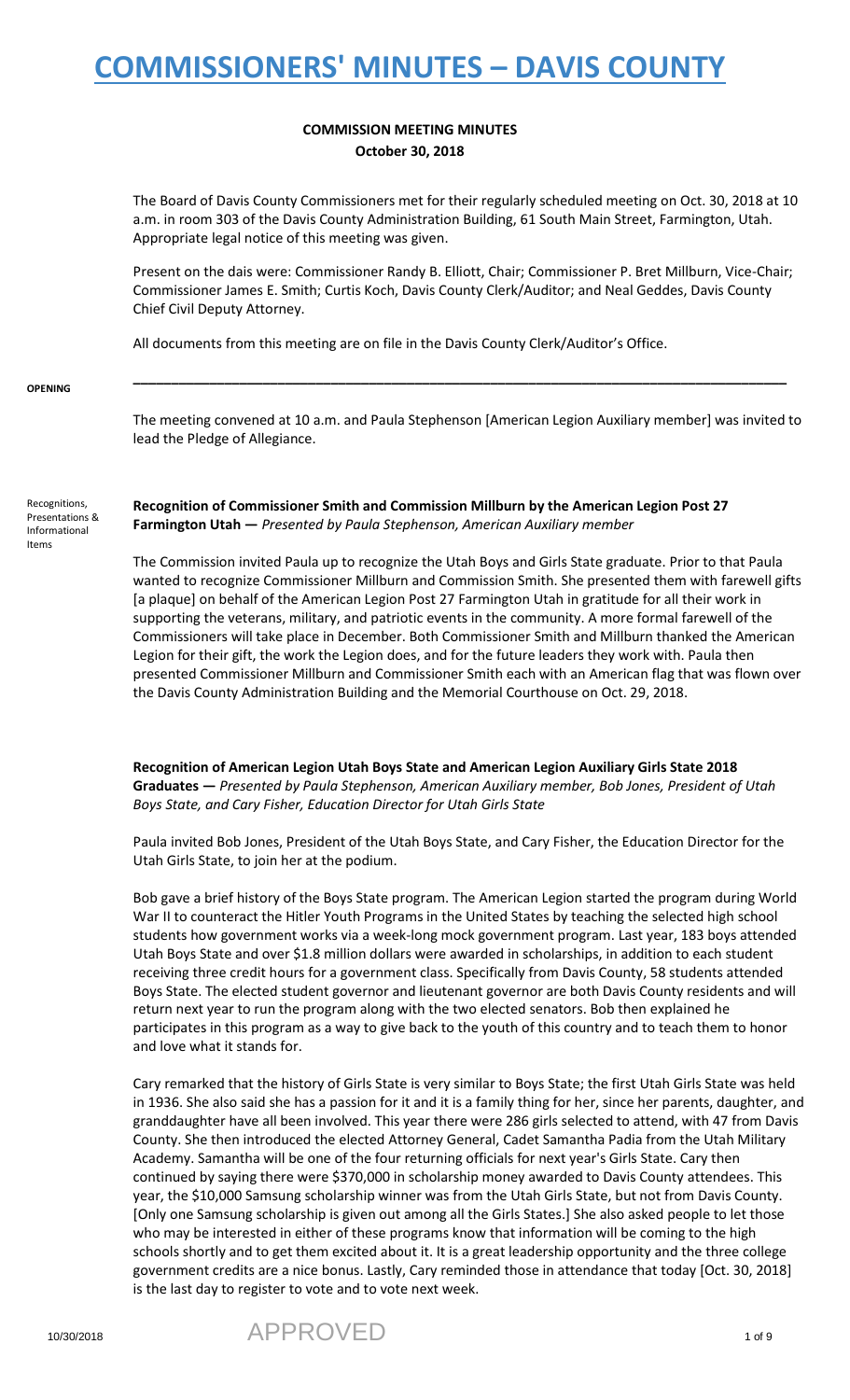Commissioner Elliott explained the Commission traditionally has one student from Boys and Girls State speak on their experience. He then invited Samantha, the elected Attorney General, to speak.

Samantha loved her experience at Girls State. Her school [the Utah Military Academy] encouraged her to apply but she did not expect to enjoy the program as much as she did. She had the chance to interact and connect with many young women with similar goals, as well as some who are doing great things for our country which she felt was empowering. It was also a great opportunity to learn how government works, especially at the State level. With the encouragement of others, Samantha decided to run for Attorney General and was surprised when she won. She felt very grateful for the support of the young women who attended and is very excited to go back next year and hopes to encourage others to go for their goals and not be afraid. Lastly, she said she is grateful for the program and hopes to see it grow.

Commissioner Elliott asked for a volunteer from the boys who attended Boys State to share about their experience.

Ian Hawkins, a student from the Utah Military Academy, was at first hesitant to apply to go to Boys State because he felt those who would attend would know so much more than he. Instead he took this as a chance to rise up and exceed his own personal expectations. Everyone he met there was nice, smart, and naturally fell into leadership roles. This encouraged him to run for a city council position which he won. In this role he was able to assist those who were running for higher offices like Governor, Senator, etc. Prior to attending Boys State, Ian was already interested in politics and found it very interesting to see how the government, bureaucracy, and even the economy works. He also felt this experience helped him to see where he can make an impact on the country. Overall, he had a very nice experience getting to meet a lot of different people. He thanked the advisors who helped run the program, guided the students through the process, and who supported the students as they made their own decisions. He would definitely encourage others to attend because it can have long-lasting benefits.

Commissioner Millburn remarked how inspired he is every year seeing the young men and young women who attend. In a world where there is a constant bombardment of challenges and negative media, even at times in the government. Hearing these experiences, the enthusiasm for learning, the wisdom, and seeing the leadership currently being exhibited by this generation gives him great hope for a bright future. Commissioner Millburn also thanked and encouraged those in attendance to continue to stretch themselves and to keep the friendships they made at Boys and Girls State. He closed by saying that it will be exciting to see where this cohort ends up because they are going places.

Commissioner Smith said he looks with tremendous respect and admiration for what these young people do. He feels sure it would have been easy to not go to Boys or Girls State and done something less constructive. The fact that those who stepped up and went separates them from others. Commissioner Smith waited until he was 65 to run for office and he hopes they will not wait as long because the energy and insights the younger generation has gives them a better grasp of the changing world. He encouraged them to be involved and remarked it is not about politics, but it is about public service. When treated with that attitude, it allows you to give more to the people around you. He also loved having the two military school students speak because of their unique position to understand both the military and Constitutional structure that makes the Country work. Lastly, he applauded those who attended Boys and Girls State for doing something out of the norm and very meaningful that will make a big difference in their life.

Commissioner Elliott then invited all the Boys and Girls State attendees to come forward, say their name and high school, shake the Commissioners' hands, receive a pin and take a picture. The following students came forward: Joshua Mumford, Woods Cross High School; Caroline Taylor, Northridge High School; Nick Olay, Woods Cross High School; Audrey Gowans, Bountiful High School; Samantha Padia, Utah Military Academy; Destiny Torres, Utah Military Academy; Alexander Papworth, Utah Military Academy; Ian Hawkins, Utah Military Academy.

Following the photo, Commissioner Elliott invited those from the Farmington Post 27 American Legion or American Legion Auxiliary in attendance to also come forward, introduce themselves, and take a photo with the Commissioners. The following came forward: Kent Hansen, Post 27 Commander, retired U.S. Navy; Dale Crockett, Post 27 Adjutant, retired U.S. Army National Guard; Ronald Jugentiz, Post 27 First Vice Commander, retired U.S. Navy; William Huber, Post 27 Second Vice Commander, retired U.S. Army; Ronald Craig, Sons of the American Legion Commander, Second Vice Commander for the Utah Detachment of the Sons of the American Legion, retired U.S. Army; Frank Lennartz, Post 27 Sergeant at Arms, retired U.S. Air Force; Frank Ferrante, Post 27 Finance Officer, U.S. Marine Corp; Paula Stephenson, retired U.S. Army; Charles "Chuck" Stephenson, Aide to Past National Vice Commander, Secretary Treasurer for American Legion Boys State, past Department Commander for Utah; Robert "Bob" Jones, President of the Boys State

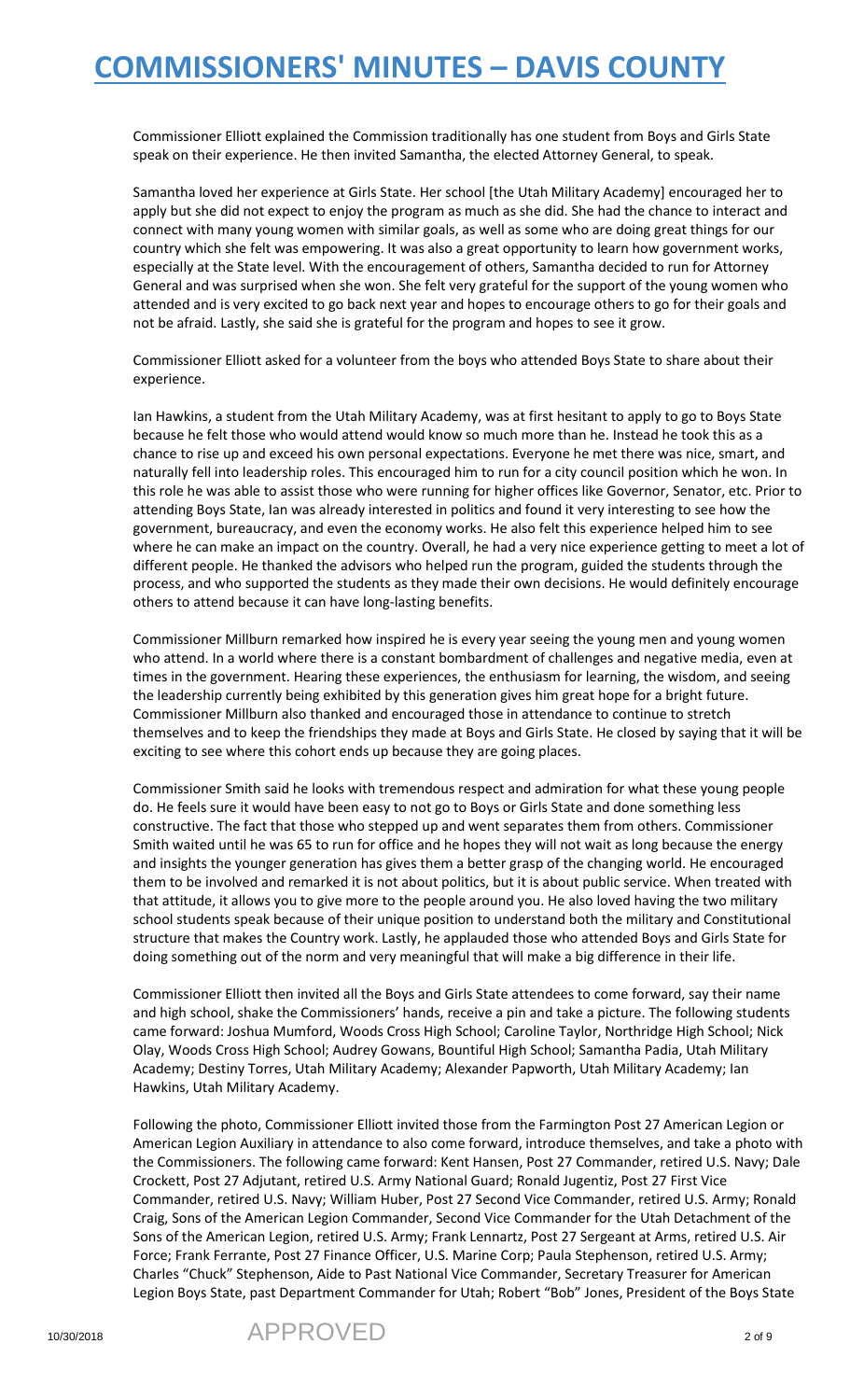Corporation, State Judge Advocate for the American Legion, retired U.S. Navy; Cary Fisher, American Legion Auxiliary member, daughter and wife of a veteran.

#### **2018 Great Salt Lake Bird Festival Report** — *Presented by Neka Roundy, Davis County Community and Economic Development Specialist*

This was the 20th Annual Great Salt Lake Bird Festival. The Governor of the time [Governor Leavitt] said it would be a long lasting program and good for the State, and it has proven true. This report is on the Festival's youth programming made possible through the Davis County Youth Charities Cup. The report was then given using a PowerPoint presentation. Every year a different bird is featured on the fliers except for the 1st and 20th Annual festivals which share the same bird, the American Avocet. George Archibald, the founder of the International Crane Foundation, was the keynote speaker and he was well received. This year had art and photography contests where the sandhill crane was highlighted. This was the photography contest's first year and only had two entries but it is expected to have more next year. The photography contest was also challenging because of the season and the difficulty in photographing the cranes. There were many different activities for the youth programming geared to the youth and families; a summary of the events was shown. During the course of the Festival, 198 different bird species were spotted which is high compared to past Festivals. A summary of where people came from, as determined by where the tickets were purchased, was shown in addition to the greatly appreciated sponsors. Currently, Rosemary Mosco, a nature comic and book author, is in contract negotiations to be next year's keynote speaker. One of her presentations will be "Birding is My Favorite Video Game". Next year the festival will be four days and will be held at the new George S. & Dolores Dore Eccles Wildlife Education Center at Farmington Bay. This will require some tweaks to the program but overall it will be exciting to hold the Festival where you can more easily see the birds. According to a recent report from the U.S. Fish and Wildlife Service, it showed the number one tourist attraction nationally is wildlife viewing, specifically birding. It is important to recognize birding's impact on this area. The Commissioners thanked Neka for her work on the Festival and expressed their enjoyment of the Festival and birding in general. Neka also pointed out the Festival has the unique opportunity to go on private land to see birds that would otherwise be off limits. She also added the vans used to drive visitors are driven by hunters who know the area, while the tour is given by experienced local birders. This pairing has worked very well and she is sad this part of the program is ending. See Attachment B.

#### **Davis County Third Quarter Financial Report** — *Presented by Doug Stone, Davis County Lead Reporting Auditor*

In the interest of time, Doug pointed out a few key areas on the report and will address questions or comments at a later time. On page three of the report, the ending balance of total cash is a net decrease of \$6.8 million dollars since Jan. 1 of this year. This is expected because the Property Taxes, the County's main source of revenue, are not collected until November. On page four of the report, it shows most the County's revenue sources as of Sept. 30 are right on track, meaning they are around 75 percent, with the Property Taxes being the most notable exception. In reference to the expenditures of the General Fund for the time period ending on Sept. 30, Doug made note of areas that are exceeding their budget at this time, meaning the percentage is over 75. There are only two of these, Legal Defenders and Community and Economic Development. This is not a guaranteed indicator these departments will be over budget at the end of the year but it is worth digging into to see if it will be a problem. The last area of note is on page six which is the golf courses' comparative operating statement. This report shows the total operating revenue is up, but that is offset by an increase in operating expenses. The overall Third Quarter report ends with graphs comparing the budgeted revenues/expenditures versus what has been spent/collected. The Commission then asked for clarification on the Property Taxes already listed on the report. Curtis Koch explained some individuals prepay their taxes, which is reflected by that number. Curtis also said this number may include personal property and not just real property, but that would need to be looked in to. The Commission also expressed their appreciation for this report, how it is laid out, and Doug's work on it. See Attachment C.

**BUSINESS/ ACTION**

Proclamation #2018-513

**Proclamation #2018-513 declaring November 2018 as "Davis County Safety Month"** — *Presented by Charlene Lamph, Davis County Risk Management Manager*

**\_\_\_\_\_\_\_\_\_\_\_\_\_\_\_\_\_\_\_\_\_\_\_\_\_\_\_\_\_\_\_\_\_\_\_\_\_\_\_\_\_\_\_\_\_\_\_\_\_\_\_\_\_\_\_\_\_\_\_\_\_\_\_\_\_\_\_\_\_\_\_\_\_\_\_\_\_\_\_\_\_\_\_\_\_\_**

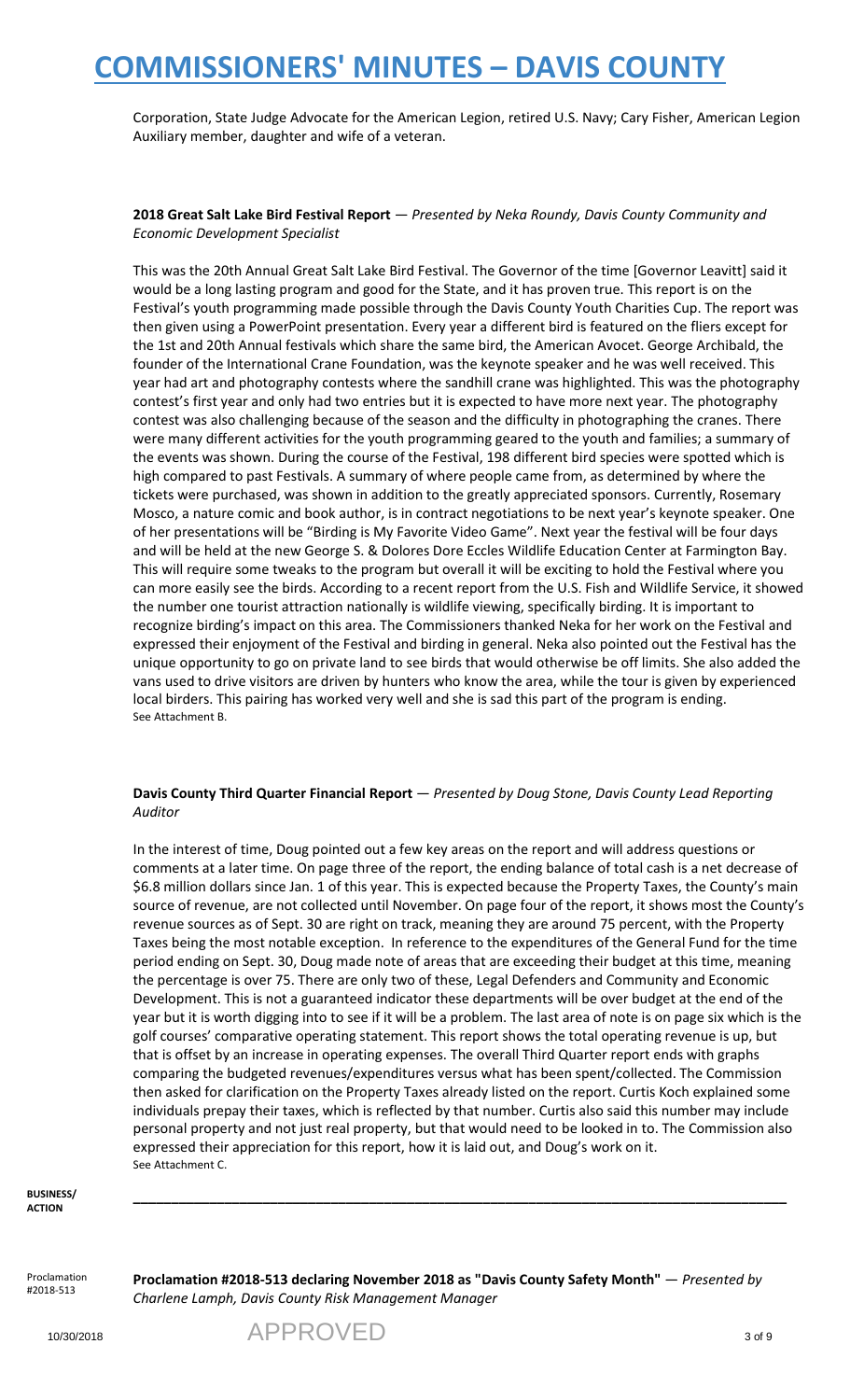declaring November 2018 as "Davis County Safety Month"

Safety is a critical part of the workplace, be it prevention, education, or responding. Over the past few years there has been a dramatic improvement in reporting and awareness, a drop in injury counts, etc. To help keep this good momentum, Nov. is being declared "Davis County Safety Month" for the employees. Over the course of this month, there will be many activities and trainings related to safety matters, starting on the first of the month. In addition to these activities, Ashley [Erickson], the Wellness Coordinator, will be holding "Be Fit-Be Safe" classes regarding workout room safety, Wendy Garcia [Davis County Health Department Communicable Disease Bureau Chief] will be talking about how to keep our germs to ourselves, and there will be CPR and First Aid classes every Friday during the month. In order to help the employees attend, the administrators have been asked to be supportive of these efforts. Lastly, the Great Duck Flyaway, where employees with the safety rubber ducks [earned by acts of good safety] will have a chance to launch them, will take place this month. Employees of local municipalities have also been invited to attend the safety trainings. Prior to the vote, the proclamation was read. [This proclamation period is 11/01/2018 to 11/30/2018. This proclamation is neither payable nor receivable.] See Attachments D and E.

Following the vote, the Commission thanked Charlene for all her work in putting this together and commended her for her efforts in improving the safe work environment. It was also noted she has been recognized at the [Utah County Indemnity Pool] UCIP conference for these same efforts and their effect on Davis County. All the fun activities Charlene does to help promote a safe work environment are not meant to downplay the importance of workplace safety. She was further commended for all her work in spearheading the active shooter trainings in the County. In recognition and appreciation of Charlene's work, the Commissioners presented her with a Davis County coin and took a photo together. Charlene thanked the Commission for their support and presented them with "Run, Hide, Fight" stress balls.

> Motion to Approve: Com. Smith Seconded: Com. Millburn All voted Aye

Agreement #2018-514 with Gale Cengage Learning for license to use and/or access the Testing and Education Reference Center database

**Agreement #2018-514 with Gale Cengage Learning for license to use and/or access the Testing and Education Reference Center database at library branches** — *Presented by Josh Johnson, Davis County Library Chief Deputy*

It is contract season for the Library. This particular contract is with Gale Cengage Learning. The Testing Reference Center helps patrons study for: standardized higher education tests (AP, ACT, SAT, CLEP, etc.), professional tests (LSAT, GMAT, vocational tests, etc.), tests on the Microsoft suite, and the U.S. Citizenship exam. This is a wonderful resource that has the advantage of being electronic so it will not wear out or get lost. Over the past ten months, 228 different patrons have downloaded 96 different tests. The Commission agreed this is an impressive piece of software and is quite useful. The contract period is 10/23/2018 to 10/22/2019. The payable amount is \$4,036.33.

> Motion to Approve: Com. Smith Seconded: Com. Millburn All voted Aye

Agreement #2018-515 with Logan R. Bushell for Indigent Defense Legal Services

**Agreement #2018-515 with Logan R. Bushell for Indigent Defense Legal Services** — *Presented by Todd Utzinger, Davis County Legal Defender Coordinator*

This is a contract for Logan Bushell to become one of the County's legal defenders. The contract is only for two months in an effort to keep all the defenders' contracts on the same schedule and to keep the pay scale consistent. An opening in the legal defenders happened because a previous defender has moved to the judiciary to replace a retiring judge. Todd feels the County should be very proud of their prosecuting and defending teams, based on how often County employees are nominated for the judiciary. Logan graduated from Gonzaga [University] in 2013 and owned his own office in Weber County. The contract period is 11/01/2018 to 12/31/2018. The payable amount is \$12,333.34 [pro-rated sum for 2018 (\$74, 000 annually)].

> Motion to Approve: Com. Smith Seconded: Com. Millburn All voted Aye



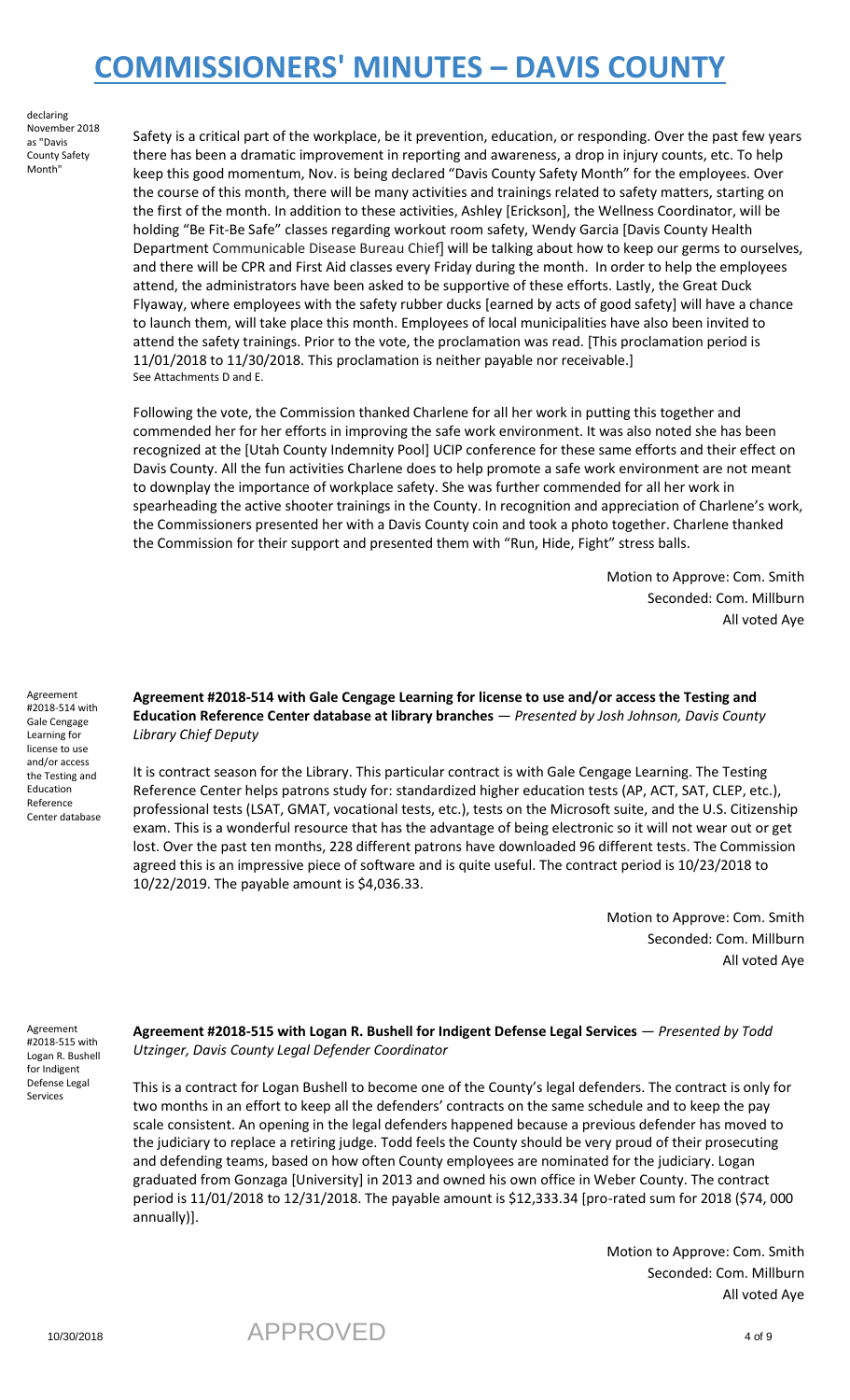Ratify Amendment #2017-235-A to the Annual Grant Report for the UCCJJ for FY 2018 Beer Tax Funds

**Ratify Amendment #2017-235-A to the Annual Grant Report for the Utah Commission on Criminal and Juvenile Justice (UCCJJ) for FY 2018 Beer Tax Funds** — *Presented by Chief Deputy Arnold Butcher, Davis County Sheriff's Office*

Chief Butcher expressed his appreciation for the Public Defender's Office; it is impressive to see the work they do. The annual report of the FY 2018 Beer Tax Funds needs to be ratified. Due to personnel changes, this report was almost missed being sent on time. To meet the deadline, Commissioner Elliott signed it and the report is now brought before Commission for a ratifying vote. The Beer Grant Funds are divided between Enforcement, Prosecution, and the Correctional Facility's housing and rehabilitation programs. This report is required as an accounting of what was done with the provided funds. [The contract period is 07/01/2017 to 06/30/2018. The receivable amount is \$203,235.91.]

> Motion to Approve: Com. Millburn Seconded: Com. Smith All voted Aye

Agreement #2018-517 with Chaparral Fire Protection for fire sprinkler, riser and extinguisher inspections

**Agreement #2018-517 with Chaparral Fire Protection for fire sprinkler, riser and extinguisher inspections** — *Presented by Chief Deputy Arnold Butcher, Davis County Sheriff's Office*

This agreement with Chaparral is for the annual fire riser and sprinkler tests to make sure the system is working properly. The contract period is 10/30/2018 to 11/30/2018. The payable amount is \$4,240.

> Motion to Approve: Com. Millburn Seconded: Com. Smith All voted Aye

Agreement #2018-518 with Prism Systems Corporation to expand the existing jail camera system to include the vehicle annex building

**Agreement #2018-518 with Prism Systems Corporation to expand the existing jail camera system to include the vehicle annex building** — *Presented by Chief Deputy Arnold Butcher, Davis County Sheriff's Office*

This agreement is to expand the existing camera system to include the annex building by the Work Center, which houses vehicles and equipment. The contract period is 10/31/2018 to 11/30/2018. The payable amount is \$19,260.

> Motion to Approve: Com. Millburn Seconded: Com. Smith All voted Aye

Summary List #2018-519 of 10 internet connection user agreements for access to REDI Web

**Summary List #2018-519 of 10 internet connection user agreements for access to Davis County Recorder's Office information on REDI Web** — *Presented by Mark Langston, Davis County Information Systems Director*

This service is provided to title companies to give them access to the County's land information system [REDI Web]. The dates vary by entity; consult the contract for specific dates. The contract period is 07/18/2018 to 10/22/2018. The receivable amount is \$215 per month, with a \$450 one time setup fee.

> Motion to Approve: Com. Smith Seconded: Com. Millburn All voted Aye

Agreement # with Watch Guard for HD camera system bundle for Davis **Agreement #2018-520 with Watch Guard for HD camera system bundle for Davis County Sheriff's Office** — *Presented by Mark Langston, Davis County Information Systems Director*

This is to replace all the cameras in the police vehicles as well as to provide body cameras for the officers.

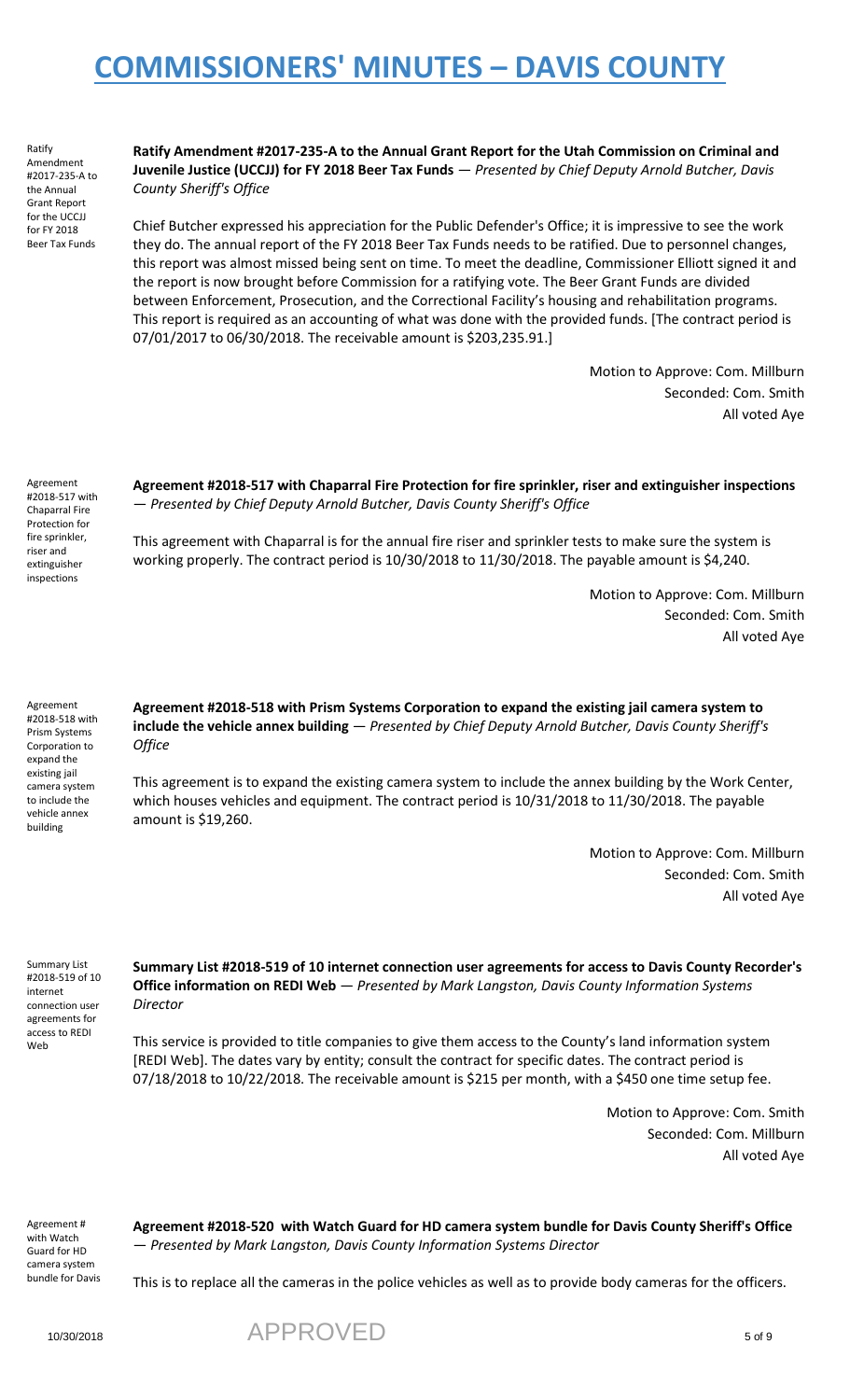County Sheriff's **Office** 

This will be paid for over the course of four years. The contract period is 10/30/2018 to 10/15/2021. The payable amount is \$276,390 (paid in four equal installments).

The Commission remarked that yes, this is a hefty cost but, in this case, the benefit outweighs the cost.

Motion to Approve: Com. Smith Seconded: Com. Millburn All voted Aye

Agreement with **Lighthouse** Services, Inc. for hotline reporting services

**Agreement with Lighthouse Services, Inc. for hotline reporting services** — *Presented by Curtis Koch, Davis County Clerk/Auditor*

Curtis requested this agreement be tabled until next week.

Motion to Table: Com. Millburn Seconded: Com. Smith All voted Aye

Request Approval #2018-521 of the Davis County 2019 **Tentative** Budget

**Request Approval #2018-521 of the Davis County 2019 Tentative Budget** — *Presented by Curtis Koch, Davis County Clerk/Auditor*

It is required by State statute to present the tentative budget for approval on or before Nov. 1. Printed copies of the budget, which is 46 pages, have been provided at the back of the meeting room. Rather than read part or the entire budget, Curtis invited Heidi Voordeckers [Chief Deputy Auditor] to present the highlights of the tentative budget. Prior to the presentation, Curtis expressed his appreciation to the Budget Committee and various Department Heads for working on this. He especially thanked Chief Deputy Arnold Butcher in his efforts to make this process as transparent and helpful as possible. He also thanked Heidi Voordeckers, the Chief Deputy Auditor, for her tireless work with this. At this time last week there was a \$5 million dollar deficit in the tentative budget's general fund that needed to be corrected, which has been brought into an acceptable range. Lastly, it is important to note that this is a tentative budget and it will most likely change. Curtis also encouraged everyone to read the full budget later this afternoon. See Attachment F.

Heidi started by describing how the process works. The department budgets are due in Sept. and then the Budget Committee has a week long meeting. The first day of the Budget Committee meetings is spent finding ways to bridge the gap between revenues and expenditures. Then, using a PowerPoint, the presentation of the tentative budget was given. This year there was over \$214 million in requests by the departments with only \$193 million in revenue to cover the requests. If it was left as originally requested, this would have required a 73 percent increase in the general fund certified tax rate. As the department requests were reviewed further, some initiatives were brought forward by departments and the administrative team, which consists of the Human Resources, Information Systems and Facility departments. Those initiatives include base pay adjustments, additional pay benchmarks, and new positions. There was a request for a nine percent increase in the operating budget, which is high, so this area had to be reworked with the requesting departments. The capital budget requests had a 25 percent increase, which is understandable because in 2017 the County was granted \$4 million in annual capital funding through the "Truth-in-Taxation" program. The projects connected to this program are now starting and as such, funding for technology, vehicles, equipment, buildings, and bond defeasance has been requested. In the allocation budgets was a 10 percent decrease because of a change in how the certain transfers are handled. The final proposed tentative budget was then displayed. It should be noted the payroll expenditures now include attrition savings for departments who are not fully staffed all year. This was done as a budget balancing measure to offset some of the initiatives. See Attachment G.

The Commission thanked Heidi and everyone else on the Budget Committee, especially Mark [Langston, Information Systems Director], Mack [McDonald, Facilities Director], and Deb [Alexander, Human Resources Director], and Lorene Kamula [Davis County Commissioner Elect] who sat in on the meetings. The departments most likely want more than can be done, but the County does the best it can to budgetarily accommodate their needs. Now that the proposed tentative budget is out, the departments will have a chance to take a look at it and give feedback. The Commission asked for an explanation on why the County would defease [or terminate] the bonds when the money is just borrowed again. Curtis explained the Fund

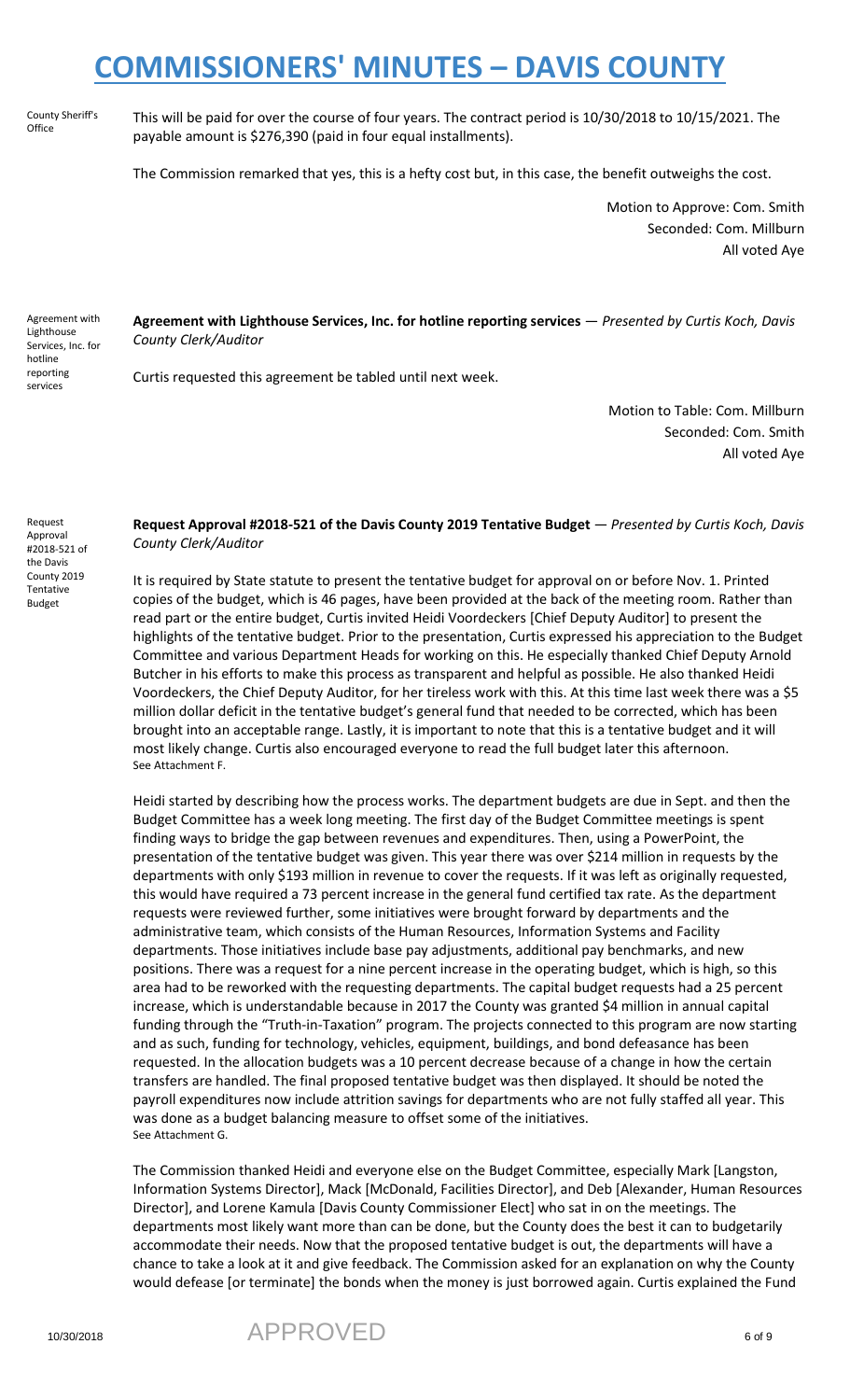18 Tourism fund bonds, which are sales tax revenue bonds which have the highest rate, will be defeased. It is anticipated the County will retain the current rating for future bonds, but in order to get the best rate for the bonds needed to fund [the Syracuse library remodel] the Davis Conference Center's bonds need to be paid off. This frees bonds for the Fund 23, which is being used for the Syracuse library remodel and expansion. The Commission commended Curtis and his team for strategically planning the County's finances. The Commission thanked once again those involved in creating the budget.

It was noted a formal vote is not necessary on this matter as it is a formal presentation of a tentative budget. The budget is now the Commissions' to review and work with the Clerk/Auditor to adjust it as needed prior to presenting the final budget in early December.

Later, after the Commissioner Comments, it was corrected that a vote does need to take place to adopt the tentative budget. The vote has been included here and the notification of the correction is included in Curtis Koch's comments.

> Motion to Approve: Com. Millburn Seconded: Com. Smith All voted Aye

|                                        | Commissioner Millburn moved to recess to Board of Equalization. Commissioner Smith seconded the motion. All voted Aye.                                                                                                                                                                                                                                                                                                                                                                                                                                                                                                                                                                                                                                                                                                                                                                                                                                                                                                                                                                                                                                                       |
|----------------------------------------|------------------------------------------------------------------------------------------------------------------------------------------------------------------------------------------------------------------------------------------------------------------------------------------------------------------------------------------------------------------------------------------------------------------------------------------------------------------------------------------------------------------------------------------------------------------------------------------------------------------------------------------------------------------------------------------------------------------------------------------------------------------------------------------------------------------------------------------------------------------------------------------------------------------------------------------------------------------------------------------------------------------------------------------------------------------------------------------------------------------------------------------------------------------------------|
| <b>BOARD OF</b><br><b>EQUALIZATION</b> |                                                                                                                                                                                                                                                                                                                                                                                                                                                                                                                                                                                                                                                                                                                                                                                                                                                                                                                                                                                                                                                                                                                                                                              |
| Property Tax<br>Register               | Property Tax Register matters were presented by Curtis Koch, Davis County Clerk/Auditor as follows:                                                                                                                                                                                                                                                                                                                                                                                                                                                                                                                                                                                                                                                                                                                                                                                                                                                                                                                                                                                                                                                                          |
|                                        | Under Auditor adjustments is a report with various appeals being recommended for approval, a report with<br>no change in value recommended for various parcels in the County, and a report with various dismissal of<br>appeals due to a lack of evidence. Under large value changes are: Storage World, LLC changing from<br>\$4,775,001 to \$2,690,000 due to an Assessor review and using an income and sales approach; the United<br>States of America changing from \$21,115,000 to \$19,630,000; U.S. Alpha Inc. changing from \$13,580,000 to<br>\$6,410,000. The value changes from Storage World and the United States of America were tabled last week<br>due to a typo. Under Abatements is a report with various late abatements. Under Corrections are two<br>corrections related to veteran exemptions for 2017. Under Assessor adjustments is a report with various<br>assessor initiated corrections, including a large correction from the Layton Hills Mall CMBS, LLC originally<br>valued at \$2,354,675 [\$2,354,657] being changed to \$235,466.<br>The Commission requested everything be approved with the exception of Appeal 49827 regarding parcel |
|                                        | number 02-057-0020, which needs further review.                                                                                                                                                                                                                                                                                                                                                                                                                                                                                                                                                                                                                                                                                                                                                                                                                                                                                                                                                                                                                                                                                                                              |
|                                        | Motion to Approve: Com. Millburn                                                                                                                                                                                                                                                                                                                                                                                                                                                                                                                                                                                                                                                                                                                                                                                                                                                                                                                                                                                                                                                                                                                                             |
|                                        | Seconded: Com. Smith<br>All voted Aye                                                                                                                                                                                                                                                                                                                                                                                                                                                                                                                                                                                                                                                                                                                                                                                                                                                                                                                                                                                                                                                                                                                                        |
| <b>CONSENT</b>                         | Commissioner Millburn moved to reconvene Commission Meeting. Commissioner Smith seconded the motion. All voted Aye.                                                                                                                                                                                                                                                                                                                                                                                                                                                                                                                                                                                                                                                                                                                                                                                                                                                                                                                                                                                                                                                          |
| <b>ITEMS</b>                           |                                                                                                                                                                                                                                                                                                                                                                                                                                                                                                                                                                                                                                                                                                                                                                                                                                                                                                                                                                                                                                                                                                                                                                              |
| <b>Check Registers</b>                 | <b>Check Registers</b>                                                                                                                                                                                                                                                                                                                                                                                                                                                                                                                                                                                                                                                                                                                                                                                                                                                                                                                                                                                                                                                                                                                                                       |

Check Registers were approved.

Motion to Approve: Com. Smith Seconded: Com. Millburn All voted Aye

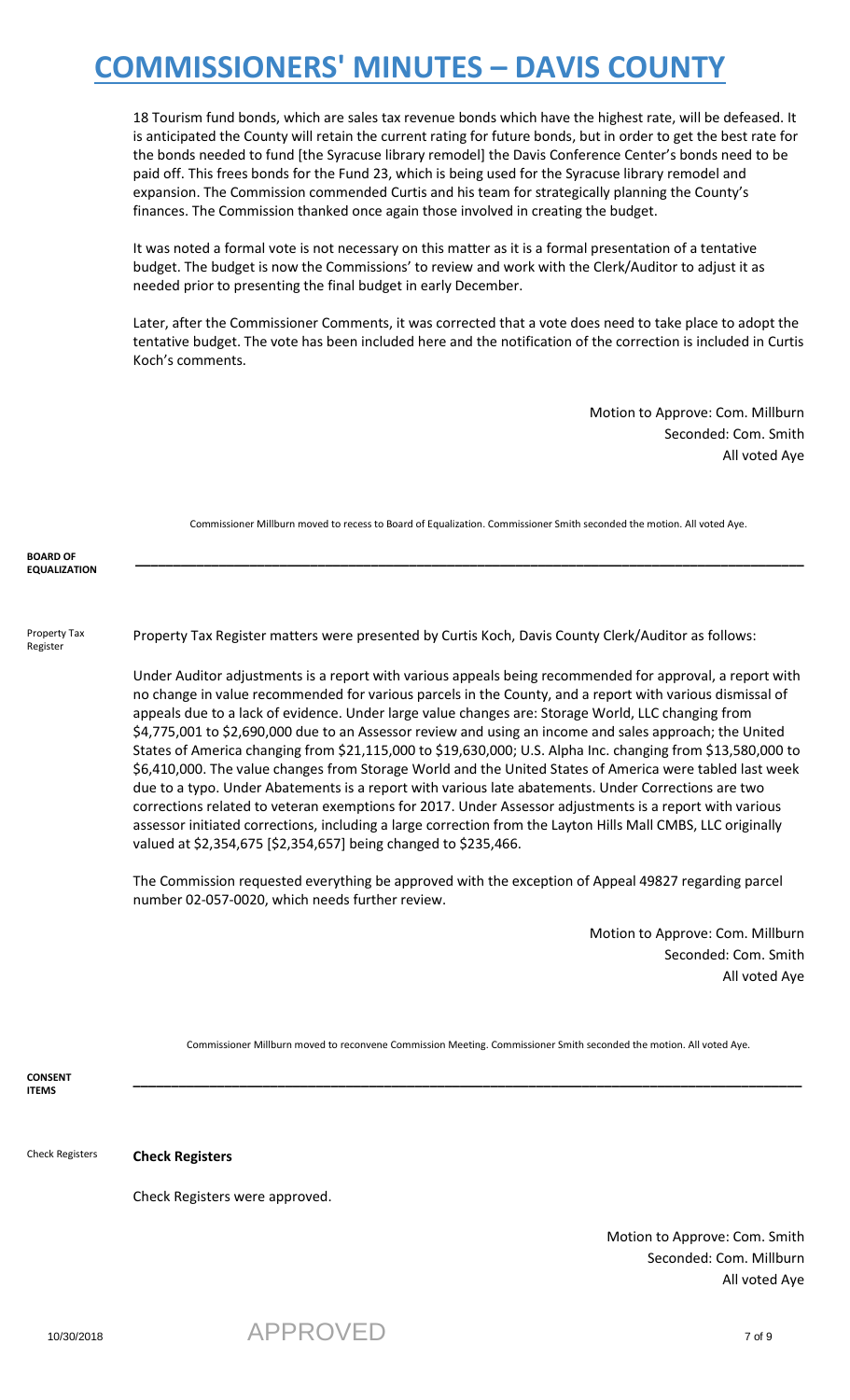Indigent Hardship Abatement Register

#### **Indigent Hardship Abatement Register**

The Indigent Abatement Register for the following names were presented for approval:

Janiel Hansen

Motion to Approve: Com. Smith Seconded: Com. Millburn All voted Aye

Alan L Millard

Motion to Approve: Com. Smith Seconded: Com. Millburn All voted Aye

#### **Meeting Minutes**

Meeting Minutes for October 2, 2018 and October 9, 2018 were presented for approval.

Motion to Approve: Com. Smith Seconded: Com. Millburn All voted Aye

**COMMISSION COMMENTS**

Commission Meeting Minutes

> **Commissioner Elliott:** He recently attended a regional Mosquito Abatement meeting where they discussed DDT, the 80's Tarsalas moving into Las Vegas and the problems that it has caused, and a bunch of other things that he will spare everyone from listening to. It was a very good meeting with some very good subject matter.

> **\_\_\_\_\_\_\_\_\_\_\_\_\_\_\_\_\_\_\_\_\_\_\_\_\_\_\_\_\_\_\_\_\_\_\_\_\_\_\_\_\_\_\_\_\_\_\_\_\_\_\_\_\_\_\_\_\_\_\_\_\_\_\_\_\_\_\_\_\_\_\_\_\_\_\_\_\_\_\_\_\_\_\_\_\_\_\_\_**

**Commissioner Millburn:** Although he feels like he has said a lot in this meeting, Commissioner Millburn once again expressed how touched he was to be recognized by the American Legion. He further stated that he appreciates their service in bringing the students. It is the start of wrapping up his twelve years of service but he hopes they, the Commission, will continue to stay focused and moving forward as there is still a lot of work to do.

**Commissioner Smith:** Commissioner Smith was surprised and also very appreciative of the recognition he received, although he feels it is more appreciated than deserved. This past week he had the chance to attend the 15th Annual Homelessness Summit where a couple statistics stood out to him. The homelessness in Davis County looks different than it does in other counties, and it is a problem within the County. Nationally, senior citizens and disabled individuals are classified as a low-income status, in addition to the traditionally identified people with a low-income status. Also nationally, for every 100 people there are only 35 homes available which is a significant problem. In Utah, there are 34 homes available for every 100 people. This problem is being exacerbated by the cost of housing. To afford a modest two bedroom apartment in Utah, the wage an individual needs is over \$18 an hour; nationally it is \$22 an hour. Additionally, seven out of 10 of the projected job growth areas will pay less than the necessary wage to afford rent. This shows things are going in the wrong direction. One thing that really struck Commissioner Smith in a sad way was in the Local Homeless Coordinating Council, the top 10 most needy homeless